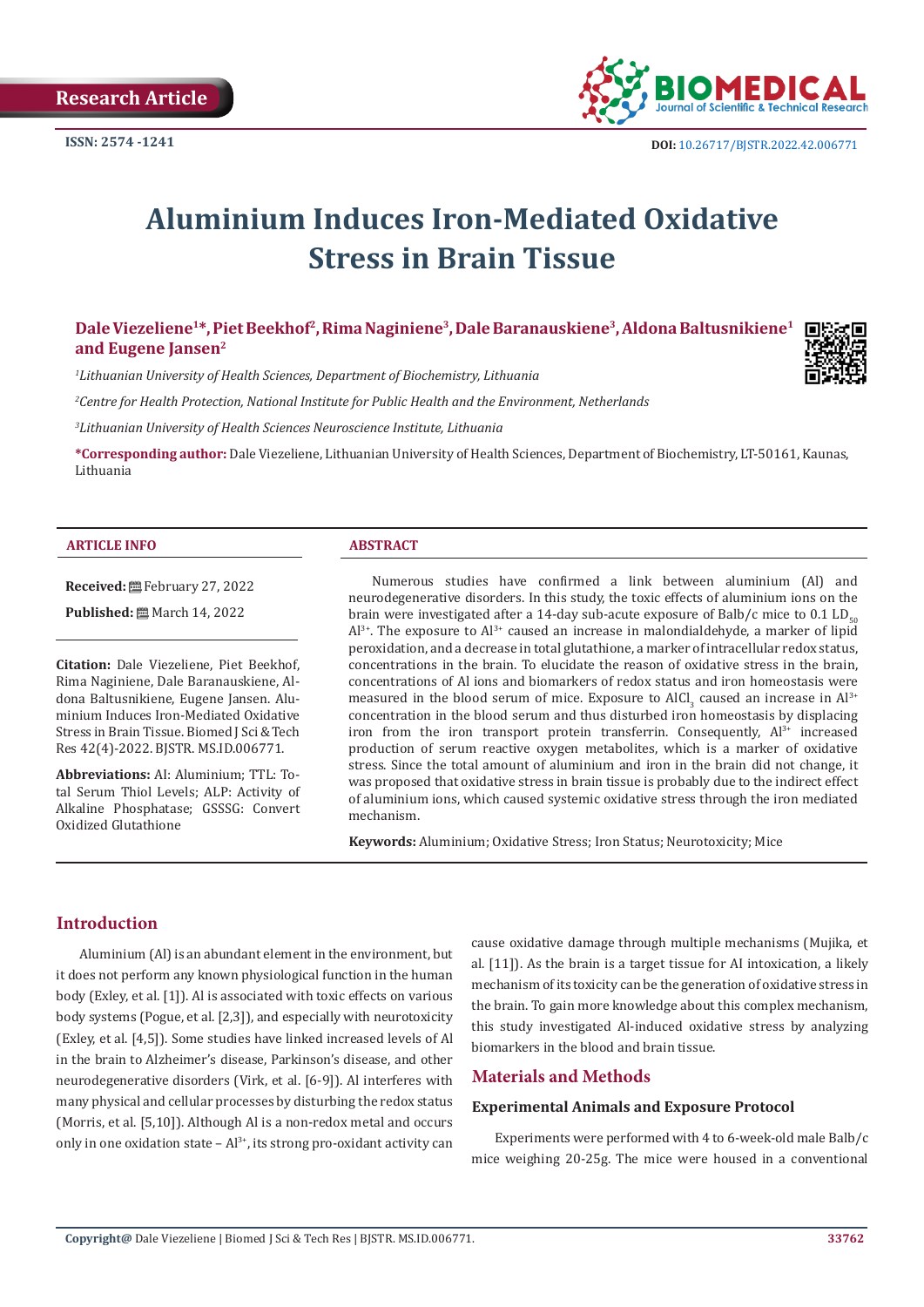area of animal housing facility at 22 °C and 50% humidity, with a 12-hour light/dark cycle. The mice were exposed to  $Al^{3+}$  by an intraperitoneal (i.p.) injection of  $\text{AlCl}_3$  solution daily for  $14$  days. AlCl<sub>3</sub> was dissolved in deionized water. The dose was 5 mg (0.185) mmol)  $Al^{3+}/kg$  body weight, corresponding to 0.1 LD<sub>50</sub>. Control animals were injected with the same volume of physiological solution (0.9% NaCl). Each group consisted of eight animals. After 14 days the mice were anesthetized and terminated. All procedures were performed according to the rules of the European Convention for the Protection of Vertebrates used for experimental and other scientific purposes (Republic of Lithuania, License of the State Veterinary Service for Work with Laboratory Animals No. 0221).

#### **Preparation of Samples**

The serum samples were prepared as follows. Whole blood was collected in Eppendorf test tubes after the decapitation of mice. The blood was centrifuged at 4000 rpm  $\times$  10 min (1600  $\times$  g) in a Savant centrifuge. The serum samples were immediately frozen at -80°C and shipped on dry ice from Kaunas to Bilthoven. The frozen samples were received and stored at -80°C until analysis. The brain was removed, chilled rapidly on ice, and homogenized in 3 volumes (e.g., 1g of tissue plus 3 ml of buffer) of homogenization buffer (50 mM Tris-HCl, pH  $7.6$ ; 5 mM MgCl $_2$ ; 60 mM KCl; 25 mM sucrose). The tissue homogenate was centrifuged at 3000 rpm x 10 min (1000 × g) at 4°C in a Beckman J2-21 centrifuge. The first supernatant was poured into another reaction tube and the pellet was discarded. The supernatant was centrifuged at  $10,000$  rpm  $\times$  15 min (12,000) × g) at 4°C in a Beckman J2-21 centrifuge. The entire volume of the second (post-mitochondrial) supernatant was immediately frozen at -80°C. All the tissue data was adjusted and standardized for protein content.

### **Biochemical Analysis**

The concentrations of Al and iron in the whole blood and brain were evaluated using an inductively coupled plasma mass spectrometer NexION 300 D (Perkin Elmer, USA). Blood and brain tissue samples were digested with 0.125 M NaOH at 90°C and diluted to an appropriate volume to be analyzed according to the manufacturer's recommendations. To ensure the accuracy of the analysis, we followed internal and external quality control procedures, including the use of analytically pure water, reagents, (Merck, Sigma-Aldrich) and certified reference materials ClinCheck® Whole Blood Controls Level (Recipe, Germany). Standard Reference Material®-1577c bovine liver (NIST-1577c, Gaithersburg, USA) was used as a standard reference material when determining iron in tissue samples. Also, we checked the laboratory equipment for trace element contamination.

ROS-derived hydroperoxides, as an indicator of ROS production, were measured using the Diacron test for reactive oxygen metabolites (d-ROMs kit, No. MC-003 from Diacron, Grosseto, Italy). The test is based on the estimation of the amount of organic hydroperoxides formed in blood serum caused by the presence of free radicals. In practice, a small amount of serum is diluted in an acidic solution (pH 4.8). In these conditions, iron ions become available to catalyze the breakdown of hydroperoxides to alkoxyl and peroxyl radicals. The chromogenic substrate is N,N-dimethylparaphenylenediamine transformed into a pink to red colored radical cation. Quantitation is possible with the use of a photometer (wavelength 505 or 546 nm). The concentration of colored complex is directly related to the levels of hydroperoxides in the tested biological sample. The levels of hydroperoxides were quantified in Carratelli Units (1CARR.U. =  $0.08 \text{ mg H}_2\text{O}_2$  /  $100 \text{ ml}$  (Schöttker, et al. [12]).

Total serum thiol levels (TTL) were measured with a kit from Rel Assay (Gyantzip, Turkey) (TTL kit No. RL0178) and expressed in µmol/l. Both ROM and TTL assays are adapted for automatic use on an LX-20 Pro autoanalyzer (Beckman-Coulter, Woerden, The Netherlands) (Leufkens, et al. [13,12]). Serum iron bound to transferrin (TrF-Fe) expressed in µmol/l was determined on the same autoanalyzer LX-20 Pro (kit No. 467910 from Beckman-Coulter). All the intra assay coefficients of variation for these assays were between 1.5 and 4.3%. Mouse transferrin (TrF) expressed in g/l (kit No. E-90TX), and mouse ferritin (FER) expressed in µg/L (kit No. E-90F), were determined by ELISA obtained from ICL (Portland, OR, USA). The intra-assay coefficients of variation were less than 5%, according to the manufacturer's data. Activity of alkaline phosphatase (ALP) (kit No. 476821 form Beckman-Coulter) and the concentration of total protein (TP) (kit No. 465986 from Beckman-Coulter) in the brain tissue were measured using the autoanalyzer LX-20 Pro (Beckman-Coulter, Mijdrecht, The Netherlands). The intra assay coefficients of variation were less than 5%.

Lipid peroxidation in the brain tissue was estimated by measuring the absorption of thiobarbituric acid reactants using UV/Vis spectrophotometer LAMBDA 35 (Perkin Elmer, USA) and expressed as malondialdehyde content in nmol/g wet organ weight. The mice brains were homogenized in cold 1.15% KCl solution to make 10% homogenate. To 0.5 ml of this homogenate, 3 ml of  $1\%$  H<sub>3</sub>PO<sub>4</sub> and 1 ml of 0.6% thiobarbituric acid (Serva, Germany) aqueous solutions were added. The reaction mixture was placed in a boiling water bath for 45 min. After cooling, 4 ml of n-butanol was added and mixed vigorously. The butanol phase was separated by centrifugation and the light absorption measured at wavelength 535 and 520 nm (Uchiyama, et al. [14]).

The total brain glutathione concentration (totGSH) (expressed in  $\mu$ mol/g protein) was measured in the post-mitochondrial supernatant after deproteinization with an equal volume of 10% metaphosphoric acid at 20°C for 5 min. The mixture was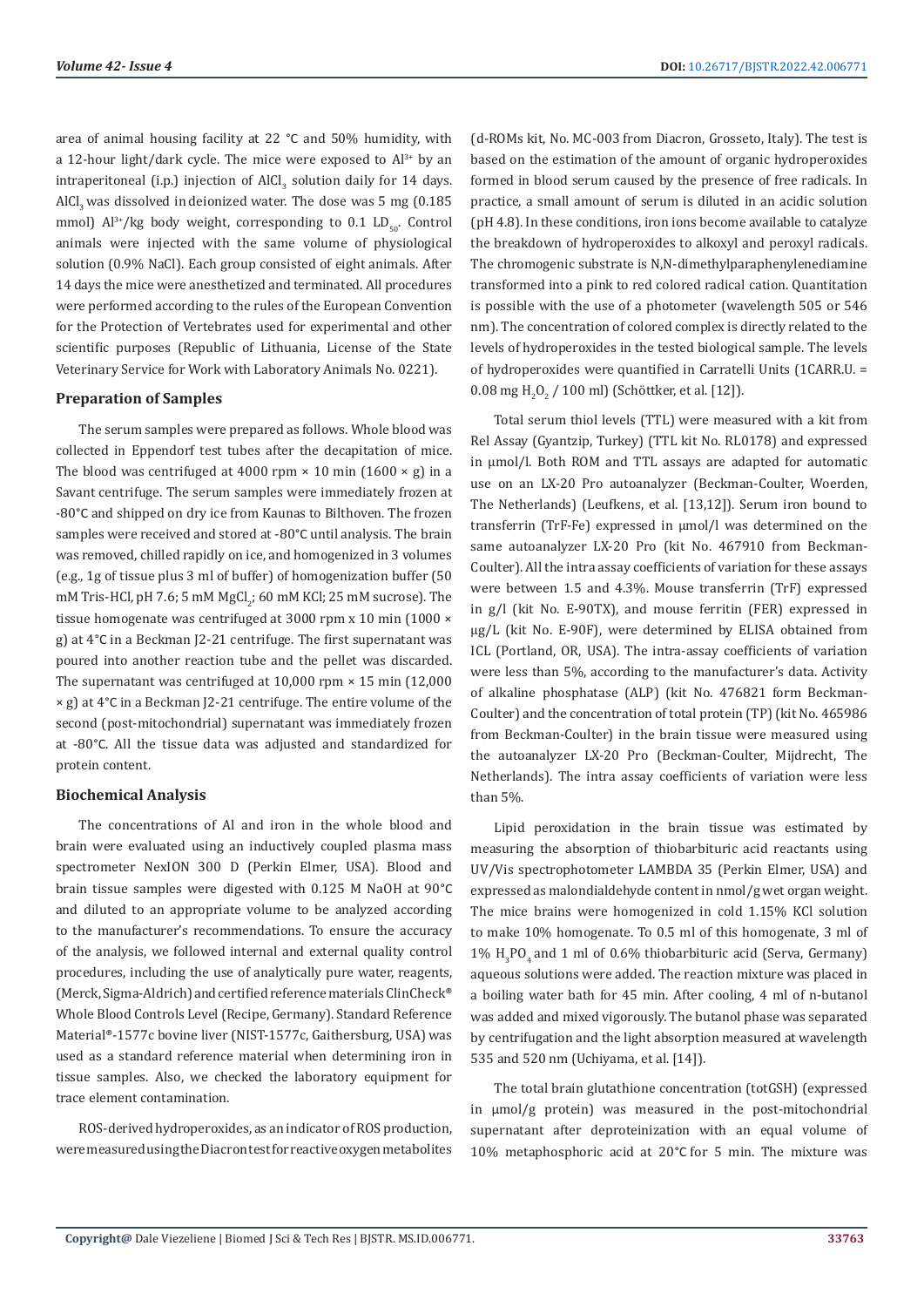centrifuged at 2000 x g for 2 min and the supernatant was incubated with glutathione reductase solution (2500 U/6 ml) at 25 °Cfor 60 min to convert oxidized glutathione (GSSG) to GSH. The GR kit No. G9297 was obtained from Sigma-Aldrich, Zwijdrecht, The Netherlands. The total GSH was determined after derivatization with 5,5'-dithiobis(2-nitrobenzoic acid) (DTNB), kit No. D8130 from Sigma-Aldrich at 37°C for 5 min. The light absorption of reaction product was measured at 412 nm with the autoanalyzer LX-20 Pro from Beckman-Coulter, Woerden, The Netherlands. The intra assay variation was 6.7%.

### **Statistical Analysis**

The results were expressed as the mean ± standard error of mean. The data was analyzed with ANOVA using Microsoft Excel. Statistical significance was set at p<0.05. In addition, the statistical significances in the serum biomarkers and brain biomarkers were checked separately to counteract the problem of multiple using the Bonferroni method.

### **Results**

#### **Systemic Biomarkers**

Concentration of Al and iron after a 14-day intraperitoneal (i.p.) exposure of mice to  $Al^{3+}$  was determined in the whole blood. Al concentration increased sevenfold, from 74.0±13 ug/l to 535±77  $\mu$ g/l (p <0.001), and the total iron concentration decreased by 27%, from 208±18 mg/l to 153±28 mg/l (p <0.001). To evaluate the effect of Al on iron homeostasis, the biomarkers of iron status in the serum were measured: total content of iron bound to transferrin (TrF-Fe), transferrin (transport protein of Fe) and ferritin (indicating iron status in tissues). Several changes in iron status were observed after the exposure of mice to  $Al^{3+}$ : an increased concentration of TrF from 2.10 to 2.52 g/l, and a decreased concentration of TrF-Fe from 68.2 to 36.5 µmol Fe/l. Ferritin concentration increased from 1.09 to 2.44 µg/l. Oxidative stress biomarkers were estimated in the blood serum of Al-treated mice. Al caused a statistically significant increase (almost 60%) in the concentration of lipid peroxides, measured by ROM assay from 83.7 to 133.7 CARR.U. Total redox status measured by TTL assay decreased statistically significantly from 371 to 280 µmol/l (24%) (Figure 1).

# **Biomarkers of Neurotoxicity**

Exposure to  $Al^{3+}$  did not affect Al and iron levels in the mice brain. In the control and Al-treated groups, Al concentration was 11.3±2.6 and 11.7±1.6 µg/l, and Fe concentration was 18.6±1.6 and 18.5±1.6 mg/l, respectively. However, concentration of oxidative stress biomarker MDA, increased statistically significantly from 109±19.7 to 131±16.5 nmol/g (20.5%). Also, concentration of totGSH, which reflects brain redox status, decreased from 15.0±3.3 to  $8.3\pm2.7$   $\mu$ mol/g protein (64.7%) (Figure 2). In addition, we measured the enzymatic activity of ALP due to its possible relation with neurodegenerative, e.g. Alzheimer, diseases. ALP activity increased substantially in the brain of Al-treated mice from 6.64±1.07 to 9.97±1.69 U/g protein; \*\* p <0.001 vs. control group.



**Figure 1:** Serum concentrations of oxidative stress biomarkers and iron status biomarkers: ROM (expressed in CARR.U), TTL (expressed in μmol/l), serum iron (TrF-Fe) (expressed in μmol Fe/l), ferritin (FER) (expressed in μg/l) and transferrin (TrF) (expressed in g/l) in control mice (C) and after Al exposure (Al). Statistics: \* p<0.01; \*\* p<0.001 *vs*. control group.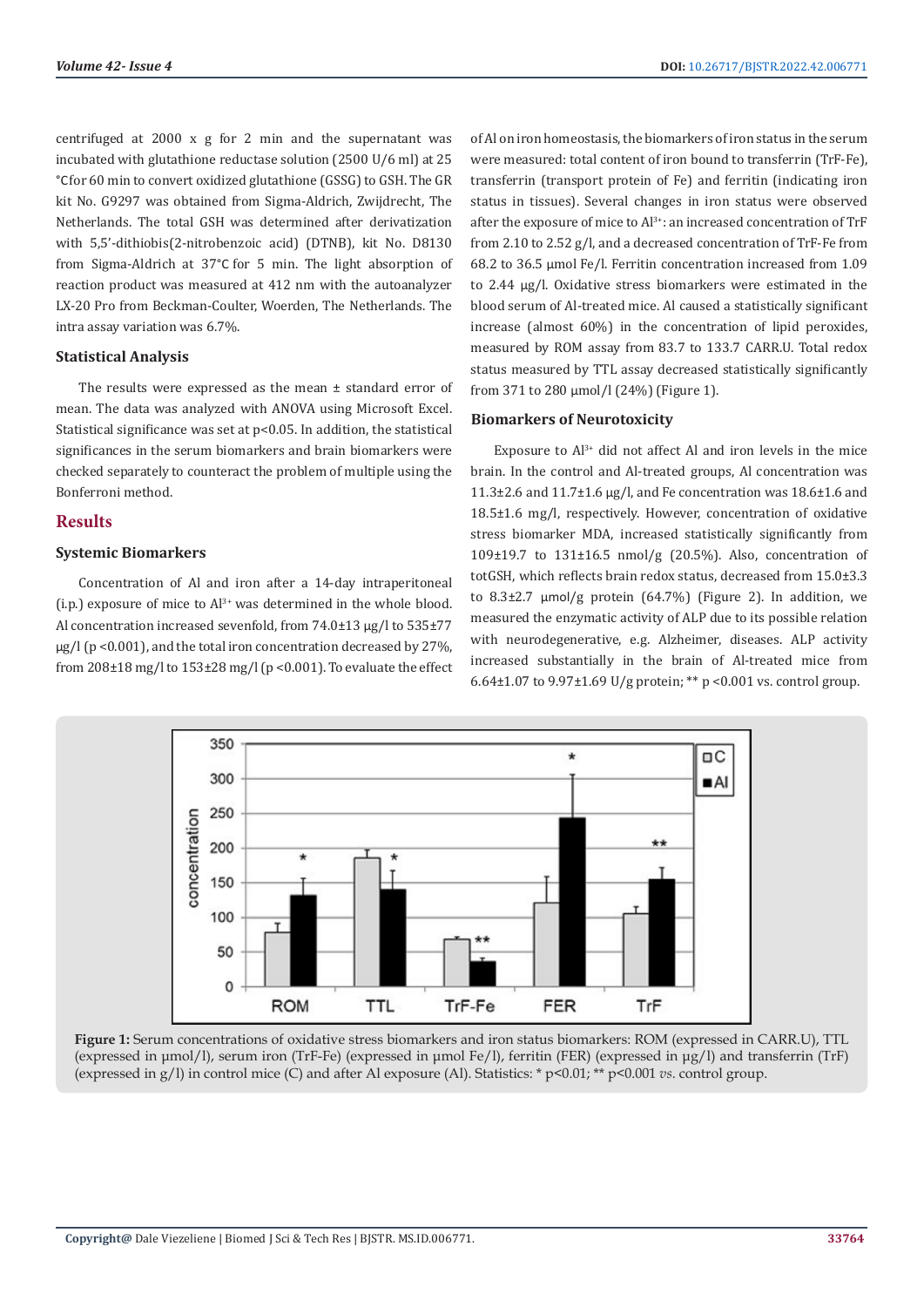

**Figure 2:** Concentrations of MDA (expressed in nmol/g tissue), totGSH (expressed in μmol/g protein) and ALP (expressed in U/g protein\*10) in brain post-mitochondrial supernatant in control and Al-treated mice. Statistics: \* p<0.01 *vs*. control group; \*\* p<0.001 *vs*. control group.

### **Discussion**

In this study, mice were exposed to Al for 14 days. It was determined that even low doses of  $Al^{3+}$  corresponding to 0.1 LD<sub>50</sub> caused a sevenfold increase in Al concentration in the blood, while there were no changes in Al concentration in the brain. As Al is known to affect iron homeostasis (Peto, et al. [15,16]), we used this knowledge to explain the generation of oxidative stress in the blood and possibly in the brain. The serum iron status was measured because free iron is one of the major factors associated

with the production of reactive oxygen species *in vivo* (Bresgen, et al. [17,18]), including the brain (Piloni, et al. [19,20]). Indeed, the data of this study showed that exposure to low  $Al^{3+}$  doses corresponding to  $0.1$  LD<sub>50</sub> significantly affected serum iron status. It was demonstrated that  $Al^{3+}$  can displace iron ions from the ironbinding protein transferrin, which was reflected by a lower amount of bound iron. The transferrin saturation, which is the percentage of TrF that has been occupied by iron, decreased from 41.4% to 18.4% after exposure to Al. Our results are in agreement with the data of other authors (Jacobs, et al. [21]).



**Figure 3:** Schematic representation of Al-caused oxidative stress in brain tissue mediated by iron.

The release of iron from the serum transferrin was also confirmed by a higher level of serum ferritin, reflecting the increase in iron stores in tissues. The higher content of unbound iron in the serum and tissues may explain the development of oxidative stress (Figure 3). Exposure to Al<sup>3+</sup> resulted in a significant decrease in total iron concentration in the blood by 27% but caused no changes in the iron levels of the brain. The blood-brain barrier is believed to protect the brain from the transport and accumulation of Al and iron. To assess the increased oxidative stress in serum, we measured ROM and TTL as biomarkers of lipid peroxidation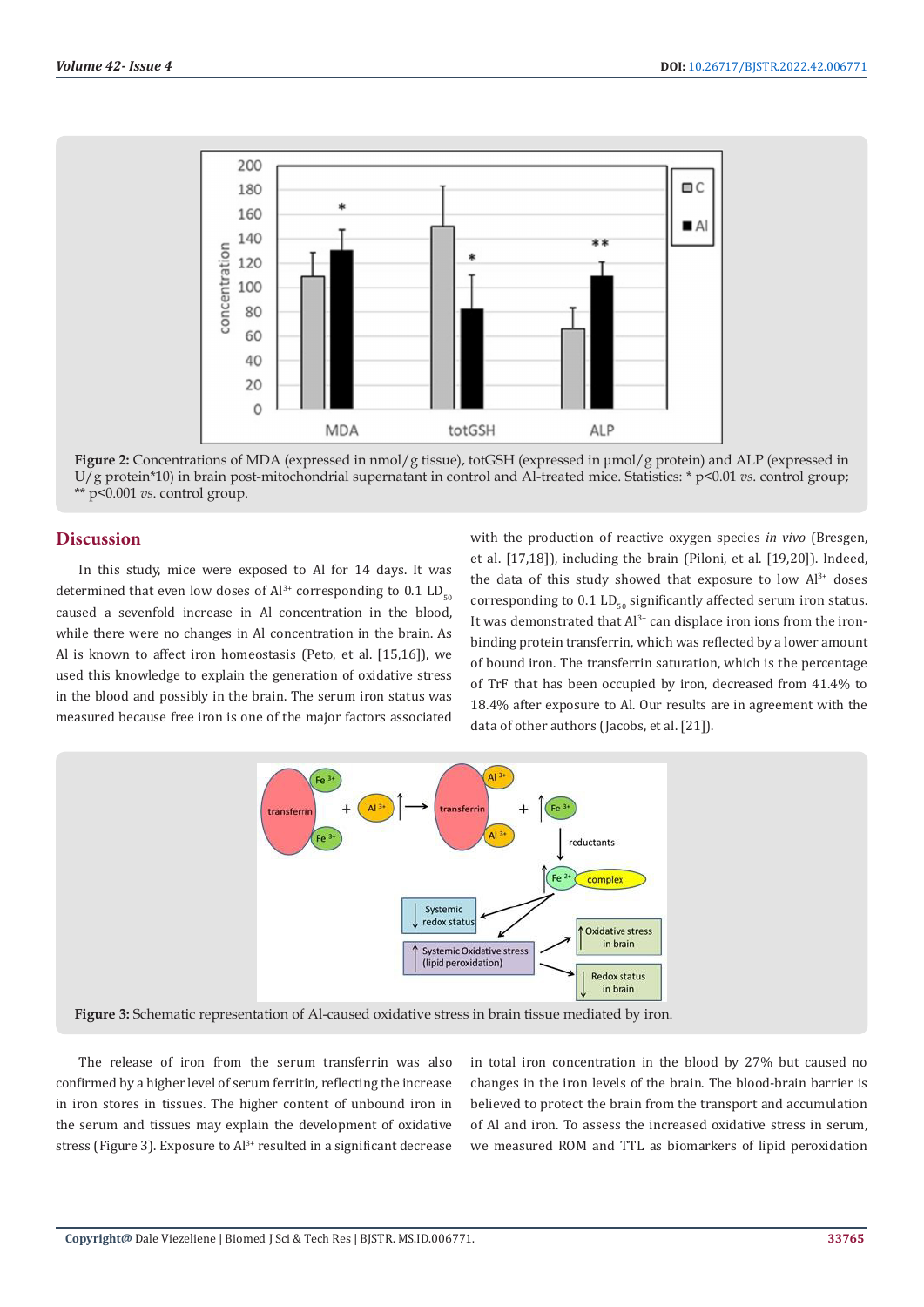and redox status. It was shown that ROM concentration increased, while TTL level decreased after exposure to  $Al^{3+}$ . The importance of ROM and TTL as biomarkers of oxidative stress was proved in several large cohort studies on cancer (Leufkens, et al. [12,13,22]), cardiovascular diseases (Vassalle, et al. [23-25]), and aging (Schöttker, et al. [26,27]). The stability of serum samples for the ROM and TTL assays have been tested during short-term and longterm storage (Jansen, et al. [28,29]).

For the evaluation of oxidative stress in the brain tissue we used biomarkers MDA and totGSH. Due to technical reasons, the ROM test could not be performed on tissue extracts. The increased concentration of MDA and decreased concentration of totGSH indicated oxidative stress in brain tissue. In addition, the activity of ALP increased in the brain of Al-treated mice. Our results are in agreement with the data of other studies, in which higher activity of ALP in the brain of Alzheimer patients (Karabulut-Bulan, et al. [30,31]) was demonstrated. Increased enzymatic activity may be one of the indicators of increased oxidative stress in the brain. The observation that exposure to  $Al^{3+}$  did not change Al and iron levels in the brain implies the indirect effect of  $Al^{3+}$  on the brain via reactive oxygen species originating in the circulatory system. It was concluded that oxidative stress in the brain tissue is a result of systemic oxidative stress induced by aluminium through the iron mediated mechanism.

# **Funding**

This research received no external funding.

# **Conflict of Interest**

The authors declare no conflict of interest.

### **References**

- 1. [Exley C, Mold MJ \(2015\) The binding, transport and fate of aluminium in](https://pubmed.ncbi.nlm.nih.gov/25498314/)  [biological cells. J Trace Elem Med Biol 30: 90-95.](https://pubmed.ncbi.nlm.nih.gov/25498314/)
- 2. [Pogue AI, Lukiw WJ \(2016\) Aluminum, the genetic apparatus of the](https://pubmed.ncbi.nlm.nih.gov/26969391/)  [human CNS and Alzheimer's disease \(AD\). Morphologie 100: 56-64.](https://pubmed.ncbi.nlm.nih.gov/26969391/)
- 3. Geyikoglu F, T**ü**[rkez H, Bakir TO, Cicek M \(2013\) The genotoxic,](https://pubmed.ncbi.nlm.nih.gov/22421584/)  [hepatotoxic, nephrotoxic, haematotoxic and histopathological effects in](https://pubmed.ncbi.nlm.nih.gov/22421584/)  [rats after aluminium chronic intoxication. Toxicol Ind Health 29: 780-](https://pubmed.ncbi.nlm.nih.gov/22421584/) [791.](https://pubmed.ncbi.nlm.nih.gov/22421584/)
- 4. [Exley C \(2014\) What is the risk of aluminium as a neurotoxin? Expert](https://pubmed.ncbi.nlm.nih.gov/24779346/)  [Rev Neurother 14: 589-591.](https://pubmed.ncbi.nlm.nih.gov/24779346/)
- 5. [Morris G, Puri BK, Frye RE \(2017\) The putative role of environmental](https://www.ncbi.nlm.nih.gov/labs/pmc/articles/PMC5596046/)  [aluminium in the development of chronic neuropathology in adults and](https://www.ncbi.nlm.nih.gov/labs/pmc/articles/PMC5596046/)  [children. How strong is the evidence and what could be the mechanisms](https://www.ncbi.nlm.nih.gov/labs/pmc/articles/PMC5596046/)  [involved? Metab Brain Dis 32: 1335-1355.](https://www.ncbi.nlm.nih.gov/labs/pmc/articles/PMC5596046/)
- 6. [Virk SA, Eslick GD \(2015\) Aluminum levels in brain, serum, and](https://pubmed.ncbi.nlm.nih.gov/26401698/)  [cerebrospinal fluid are higher in Alzheimer's disease cases than in](https://pubmed.ncbi.nlm.nih.gov/26401698/)  [controls: a series of meta-analyses. J Alzheimers Dis 47: 629-638.](https://pubmed.ncbi.nlm.nih.gov/26401698/)
- 7. [Walton JR \(2013\) Aluminum involvement in the progression of](https://pubmed.ncbi.nlm.nih.gov/23380995/)  [Alzheimer's disease. J Alzheimers Dis 35: 7-43.](https://pubmed.ncbi.nlm.nih.gov/23380995/)
- 8. Inan-Eroglu E, Ayaz A (2018) Is aluminum exposure a risk factor for neurological disorders? J Res Med Sci 23: 51.
- 9. [Exley C, Clarkson E \(2020\) Aluminium in human brain tissue from donors](https://www.nature.com/articles/s41598-020-64734-6) [without neurodegenerative disease: A comparison with Alzheimer's](https://www.nature.com/articles/s41598-020-64734-6) [disease, multiple sclerosis and autism. Sci Rep 10: 7770.](https://www.nature.com/articles/s41598-020-64734-6)
- 10. [Kumar V, Gill KD \(2014\) Oxidative stress and mitochondrial](https://pubmed.ncbi.nlm.nih.gov/24560992/) [dysfunction in aluminium neurotoxicity and its amelioration: a review.](https://pubmed.ncbi.nlm.nih.gov/24560992/) [Neurotoxicology 41: 154-166.](https://pubmed.ncbi.nlm.nih.gov/24560992/)
- 11. Mujika JI, Ruip**é**[rez F, Infante I, Ugalde JM, Exley C, et al. \(2011\) Pro](https://pubs.acs.org/doi/10.1021/jp203290b)[oxidant activity of aluminum: stabilization of the aluminum superoxide](https://pubs.acs.org/doi/10.1021/jp203290b) [radical ion. J Phys Chem 115: 6717-6723.](https://pubs.acs.org/doi/10.1021/jp203290b)
- 12. Sch**ö**[ttker B, Saum KU, Jansen EH, Holleczek B, Brenner H \(2016\)](https://pubmed.ncbi.nlm.nih.gov/26563887/) [Associations of metabolic, inflammatory and oxidative stress markers](https://pubmed.ncbi.nlm.nih.gov/26563887/) [with total morbidity and multi-morbidity in a large cohort of older](https://pubmed.ncbi.nlm.nih.gov/26563887/) [German adults. Age Ageing 45: 127-135.](https://pubmed.ncbi.nlm.nih.gov/26563887/)
- 13. [Leufkens AM, van Duijnhoven FJ, Woudt SH, Siersema PD, Jenab M, et al.](https://pubmed.ncbi.nlm.nih.gov/22422922/) [\(2012\) Biomarkers of oxidative stress and risk of developing colorectal](https://pubmed.ncbi.nlm.nih.gov/22422922/) [cancer: a cohort-nested case-control study in the EPIC study. Amer J](https://pubmed.ncbi.nlm.nih.gov/22422922/) [Epidemiol 175: 653-663.](https://pubmed.ncbi.nlm.nih.gov/22422922/)
- 14. [Uchiyama M, Mihara M \(1978\) Determination of malonaldehyde](https://pubmed.ncbi.nlm.nih.gov/655387/) [precursor in tissues by thiobarbituris acid test. Anal Biochem 86: 271-](https://pubmed.ncbi.nlm.nih.gov/655387/) [278.](https://pubmed.ncbi.nlm.nih.gov/655387/)
- 15. [Peto MV \(2010\) Aluminium and iron in humans: bioaccumulation,](https://pubmed.ncbi.nlm.nih.gov/21142669/) [pathology, and removal. Rejuvenation Res 13: 589-598.](https://pubmed.ncbi.nlm.nih.gov/21142669/)
- 16. [Zhang L, Li X, Gu Q, Zhu Y, Zhao H, et al. \(2011\) Effects of subchronic](https://link.springer.com/article/10.1007/s12011-010-8725-y) [aluminum exposure on serum concentrations of iron and iron-associated](https://link.springer.com/article/10.1007/s12011-010-8725-y) proteins in rats. Biol Trace [Elem Res 141: 246-253.](https://link.springer.com/article/10.1007/s12011-010-8725-y)
- 17. [Bresgen N, Eckl PM \(2015\) Oxidative stress and the homeodynamics of](https://www.ncbi.nlm.nih.gov/labs/pmc/articles/PMC4496698/) [iron metabolism. Biomolecules 5: 808-847.](https://www.ncbi.nlm.nih.gov/labs/pmc/articles/PMC4496698/)
- 18. [Jansen EH, RH van den Berg, JJ Bergman \(1989\) Effect of iron-chelates](https://www.sciencedirect.com/science/article/abs/pii/S0003267000826458) [on luminol chemiluminescence in the presence of xanthine oxidase. Anal](https://www.sciencedirect.com/science/article/abs/pii/S0003267000826458) [Chim Acta 227: 57-63.](https://www.sciencedirect.com/science/article/abs/pii/S0003267000826458)
- 19. [Piloni NE, Fermandez V, Videla LA, Puntarulo S \(2013\) Acute iron](https://pubmed.ncbi.nlm.nih.gov/24120471/) [overload and oxidative stress in brain. Toxicology 314: 174-182.](https://pubmed.ncbi.nlm.nih.gov/24120471/)
- 20. [Farina M, Avila DS, da Rocha JB, Aschner M \(2013\) Metals, oxidative](https://pubmed.ncbi.nlm.nih.gov/23266600/) [stress and neurodegeneration: a focus on iron, manganese and mercury.](https://pubmed.ncbi.nlm.nih.gov/23266600/) [Neurochem Int 62: 575-594.](https://pubmed.ncbi.nlm.nih.gov/23266600/)
- 21. [Jacobs EMG, Hendriks JCM, Tits van B, Evans PJ, Breuer W, et al. \(2005\)](https://pubmed.ncbi.nlm.nih.gov/15907869/) [Results of an international round robin for the quantification of serum](https://pubmed.ncbi.nlm.nih.gov/15907869/) [non-transferrin-bound iron: Need for defining standardization and a](https://pubmed.ncbi.nlm.nih.gov/15907869/) [clinically relevant isoform. Anal Bioch 341: 241-250.](https://pubmed.ncbi.nlm.nih.gov/15907869/)
- 22. G**à**[o X, Wilsgaard T, Jansen EH, Holleczek B, Zhang Y, et al. \(2019\) Pre](https://pubmed.ncbi.nlm.nih.gov/30561010/)[diagnostic derivatives of reactive oxygen metabolites and the occurrence](https://pubmed.ncbi.nlm.nih.gov/30561010/) [of lung, colorectal, breast and prostate cancer: an individual participant](https://pubmed.ncbi.nlm.nih.gov/30561010/) [data meta-analysis of two large population-based studies. Int J Cancer](https://pubmed.ncbi.nlm.nih.gov/30561010/) [145: 49-57.](https://pubmed.ncbi.nlm.nih.gov/30561010/)
- 23. [Vassalle C, Bianchi S, Battaglia D, Landi P, Bianchi F, Carpeggiani C \(2012\)](https://pubmed.ncbi.nlm.nih.gov/22785135/) [Elevated levels of oxidative stress as a prognostic predictor of major](https://pubmed.ncbi.nlm.nih.gov/22785135/) [adverse cardiovascular events in patients with coronary artery disease.](https://pubmed.ncbi.nlm.nih.gov/22785135/) [J Atheroscler Thromb 19: 712-717.](https://pubmed.ncbi.nlm.nih.gov/22785135/)
- 24. Sch**ö**[ttker B, Saum KU, Jansen EH, Boffetta P, Trichopoulou A, et al.](https://pubmed.ncbi.nlm.nih.gov/25070660/) [\(2015b\) Oxidative stress markers and all-cause mortality at older age:](https://pubmed.ncbi.nlm.nih.gov/25070660/) [a population-based cohort study. J Gerontol A Biol Sci Med Sci 70: 518-](https://pubmed.ncbi.nlm.nih.gov/25070660/) [524.](https://pubmed.ncbi.nlm.nih.gov/25070660/)
- 25. [Xuan Y, Bobak M, Anusruti A, HJM Jansen E, Paj](https://pubmed.ncbi.nlm.nih.gov/30406496/)**ą**k A, et al. (2019) [Association of serum markers of oxidative stress with myocardial](https://pubmed.ncbi.nlm.nih.gov/30406496/) [infarction and stroke: pooled results from four large European cohort](https://pubmed.ncbi.nlm.nih.gov/30406496/) [studies. Eur J Epidemiol 34: 471-481.](https://pubmed.ncbi.nlm.nih.gov/30406496/)